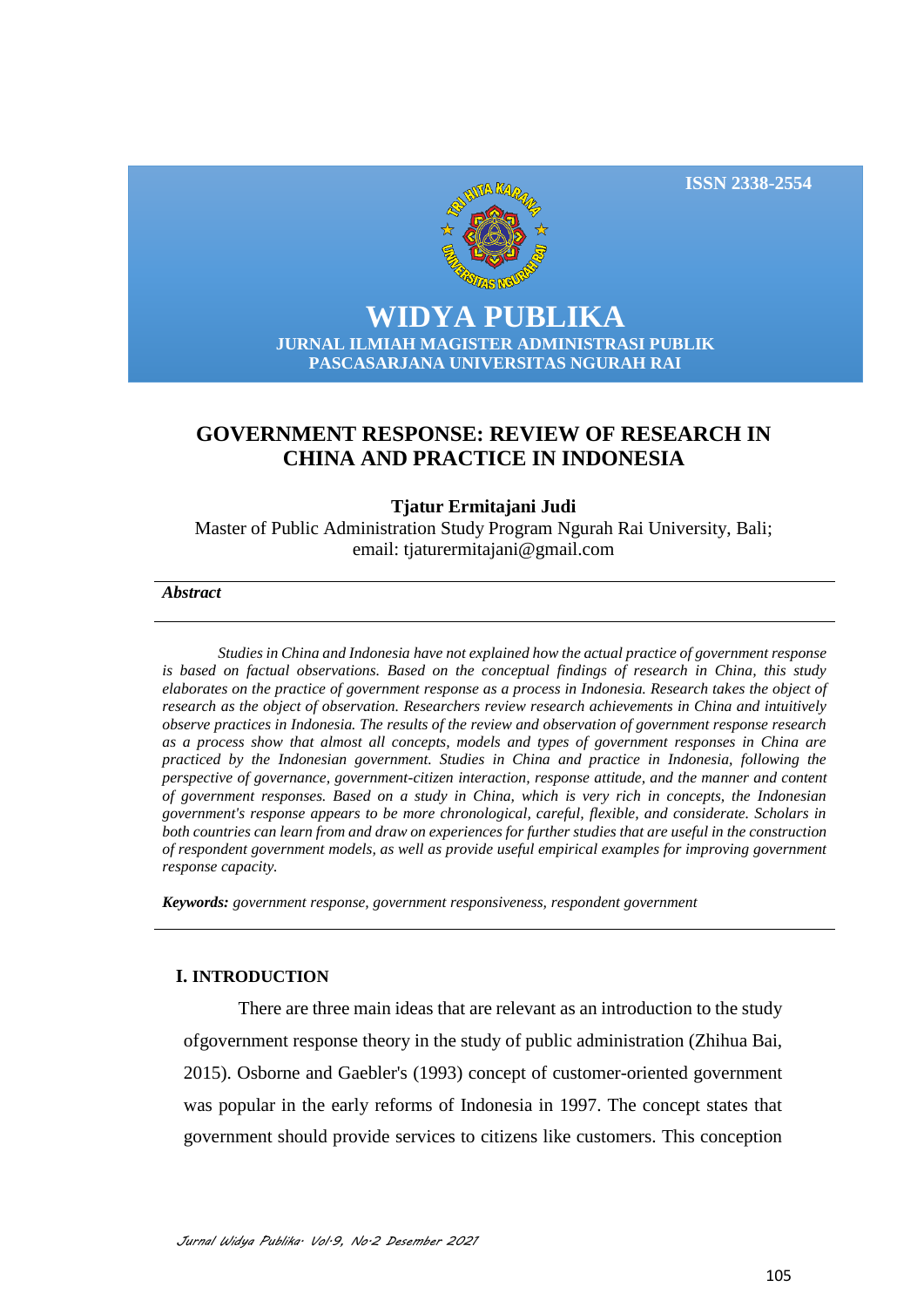is in accordance with the thinking of Denhardt and Denhardt (2015), the responsibility of the government should be to serve, not as a driver (steering operator) of the government. Rosenau (1995) emphasized that thegovernment should coordinate and work with the community to respond to the implementation of social affairs.

Zhihua Bai's study (2015) stated that the Chinese government's response research began after the annual meeting of the International Association of Schools and Institutes of Administration in Beijing in 2000. The meeting was themed on consolidation of government responsibility, responsiveness and efficiency. Meanwhile, in Indonesia, the trend of research on policy implementation was carried out a little earlier, namely in the early first year after the beginning of the 1997 reforms, the years that were later referred to as the reform era, reforming all fields, especially the reform of the government bureaucracy. An era that also marked the trend of establishing public administration study programs at various universities in Indonesia. Almost the same as in China, around the beginning of 2000, the trend of research in Indonesia has led to research on government responses. During the Covid-19 pandemic from early 2019 to 2021, government response research in Indonesia became the mainstream of public policy studies. The main themes of research in Indonesia also revolve around the government's responsibility, responsiveness and efficiency in policy implementation.

Referring to the results of the Zhihua Bai general survey (2015) in China, Indonesian academics also often use textual expressions such as "government response," "government response power," "government responsiveness." Chinese academics in the study also used the textual expression "respondent government" which in Indonesian academic studies is more popular with the term "responsive government." The studies above are based on scientific disciplines, most of which are included in the research literature of public administration and social and political science.

Not much different from the study of Zhihua Bai (2015), research and observation of government responses in Indonesia can also be classified into four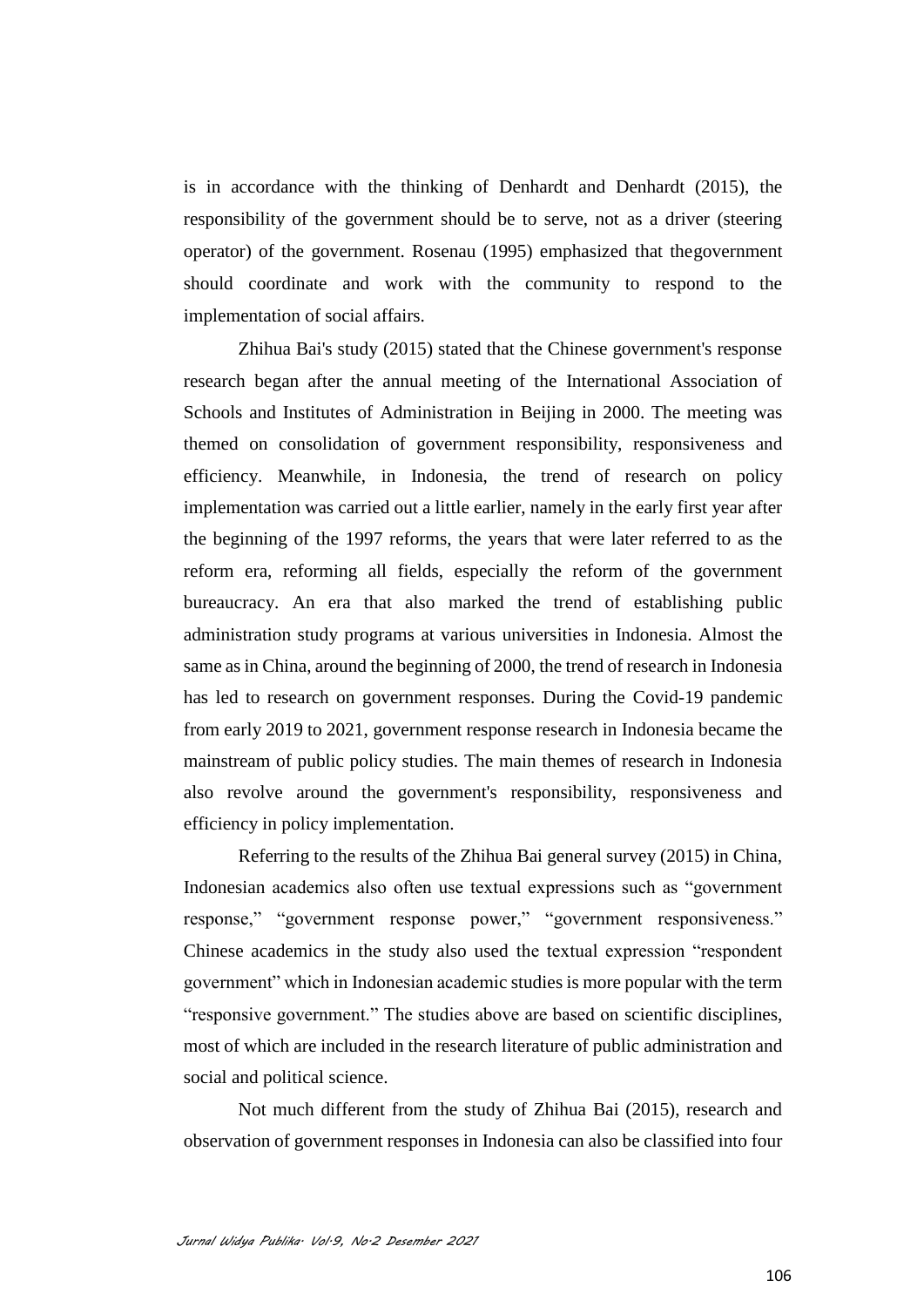types, namely: First, the type of research that takes on certain social issues or hot spots, such as new media, internet public events, and public opinion. people in the network. This type of research is still rare in Indonesia, but the public does a lot of observation and is involved in the response. Second, the type of research that takes the service-oriented government response and government responsibility as the object of research. These types of research discuss government responsibilities and responses. Third, the type of research that takes the object of research onthe public policy decision-making process. These types of research examine citizen participation in government decision-making. Fourth, the type of research that takes the government's response or responsive government as the object of research. These types of

research in China have tried to build a new type of government administration paradigm. InIndonesia, it has not been directed, but there have been many studies that place the responses of the district government, provincial governments, and central government, and certain government hierarchies, such as the responses of government institutions as objects of research.

In contrast to the results of the study by Zhihua Bai (2015) which macro classifies research in China in the realm of government response as a process and as a value, research in Indonesia is still more focused on government response as a process. Research in the realm of government response as a process in China focuses on the concept of government response, models and types of government response. Although practically the Indonesian government has shown various models and types of responses, most qualitative studies in Indonesia have not focused on efforts to map the models and types of government responses. Besides being dominated by case study research, in Indonesia, exploratory factor analysis studies to find models and types of government responses are less popular in most research in the field of public administration. In the realm of government response as a value, research in China focuses on the relationship between government responsiveness – government responsibility – government response construction. Meanwhile, most studies in Indonesia are still dominated by case study research with a qualitative approach to examine one variable descriptively.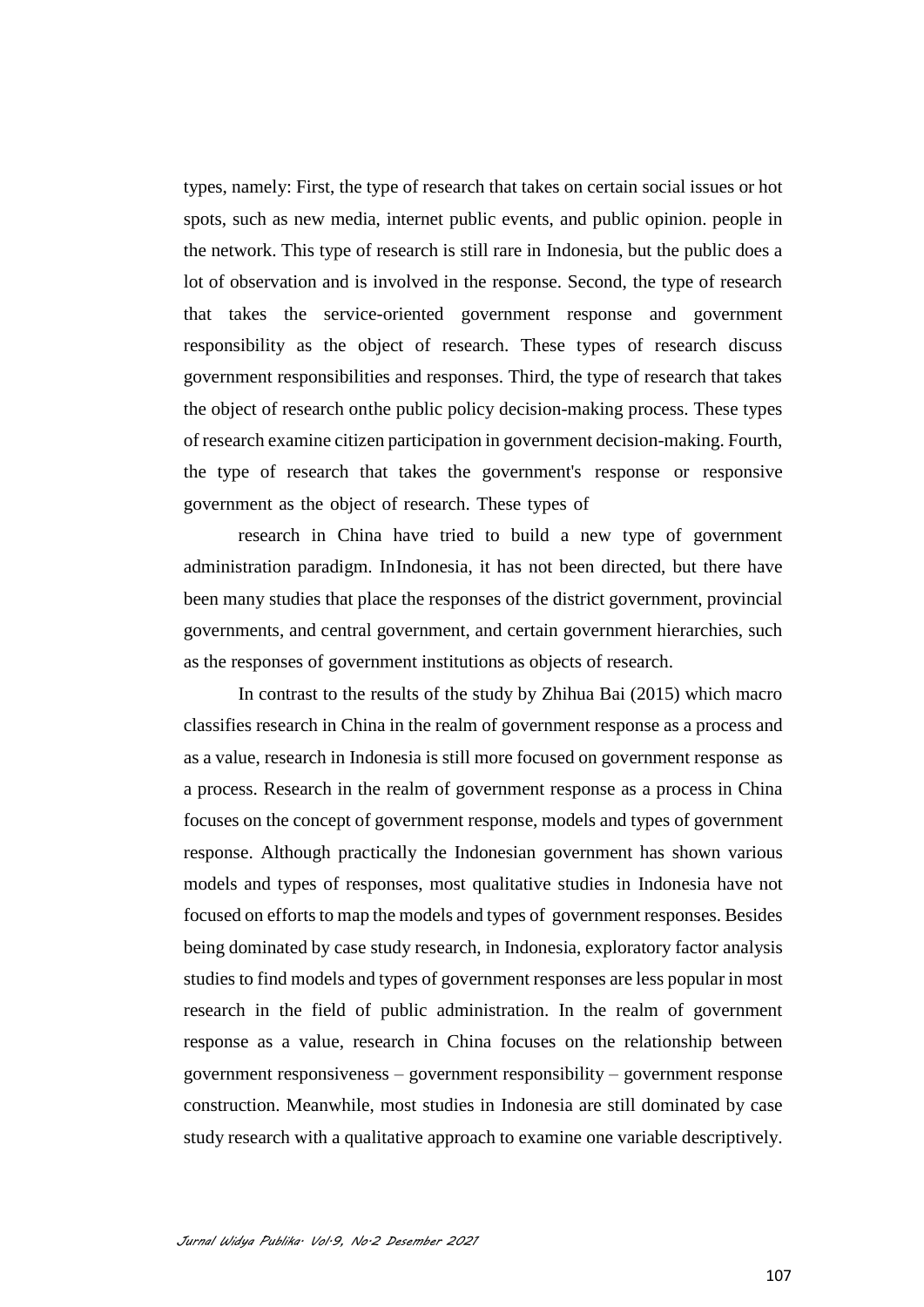Not many studies have used quantitative methods by creating measuring tools to test the relationship between variables.

The achievements of the government response studies in China and in Indonesia have not yet explained how the actual practice of government response (as a process) is based on factual observations. This is a somewhat different starting point, leading this study to elaborate on the Indonesian government's response practices based on research findingsin China. This idea is intended so that scholars in both countries can learn from each other and draw on experiences for further studies that are useful in constructing respondent government models, as well as providing useful empirical examples to improve governmentresponse capacity.

#### **II. METHOD**

This study adopts and takes the starting point of Zhihua Bai's (2015) research which takes the object of research as the object of observation. Based on an intuitive observational

analysis, this article describes the achievements of government response research in China in research and practice in Indonesia in the most recent timeframe. The literature search used the keywords "government response," "government responsiveness," and "government responsiveness." The search target is articles published by any accredited national journal. The search results were filtered to ensure the relevance of the article content to the purpose of the study. The contents of the literature are summarized by the method of induction. Intuitive observations were made to complement the limitations of the research literature in Indonesia, and try to absorb the government's response from various media. The main sources of observation are news media on the internet and news and television programs.

#### **III. STUDY RESULTS AND DISCUSSION**

The definition of government response or responsiveness from representative Indonesian scholars includes: the government's ability to identify and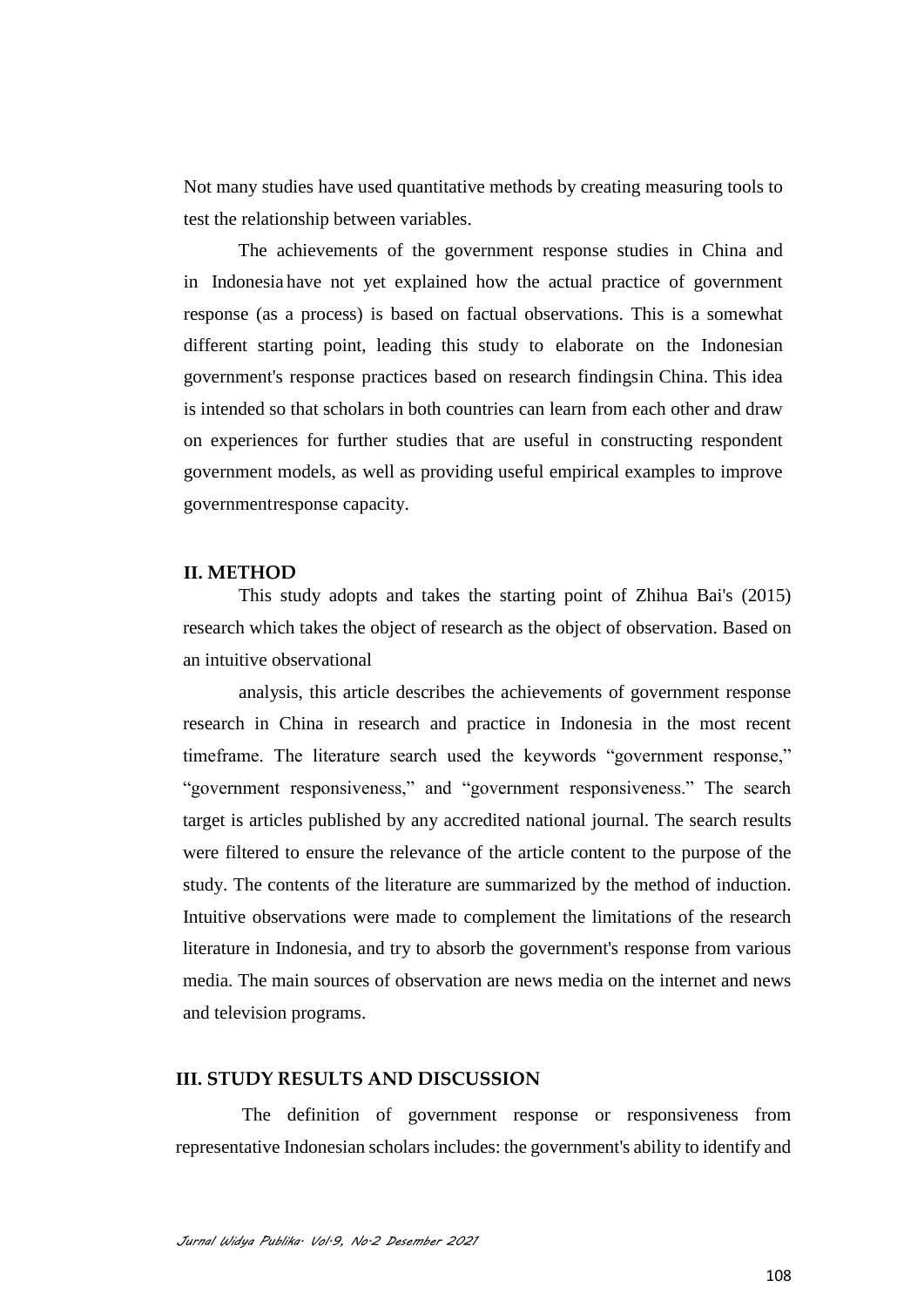make the needs and demands of the community the basis for policy making and the provision of public services (Dwiyanto, 2021); the government's ability to find out the problems that are still faced by the community, formulate alternative solutions, and take follow-up steps to solve problems. Responsiveness is also defined as the ability of the bureaucracy to recognize community needs, develop service agendas and priorities, and develop service programs according to community needs and aspirations (Purwanto 2008); the ability of public institutions to respond to community needs, especially those related to basic needs, as well as civil rights, political rights, economic rights, social rights, and cultural rights (Santoso 2008); government that has a high responsiveness to problems, needs, complaints and aspirations of the community. The government quickly understands what the public demands, tries its best to meet public demands, can catch the problems faced by the public and tries to find solutions, does not procrastinate, does not extend service lines by prioritizing procedures, but ignores substance (Widodo 2001).

Zhihua Bai (2015) found several representative definitions from Chinese scholars about the concept of government response, namely: the process of public administration, the government makes a positive and sensitive response to answer the needs and problems raised by the public (He Zukun, 2000); government process of institutional integration from differences in the attractiveness of interests and expectations of citizens based on the principle of maximizing the public interest in certain conditions of economic and social

development (Qi Gong, 2006); modern government response is the process of government and civil servants in making answers and responses to the existing and potential needs of society and citizens through abstract administrative behavior and concrete administrative behavior (Qi Guanghua, 2008); service-oriented government responsiveness as its object (Gao Fufeng, 2009); From a philosophical perspective, government response mainly connotes the embodiment of subjectivity, publicity, responsibility and integration (Lou Chengwu & Gu Aihua, 2006).

Not much different from the conclusion of Zhihua Bai (2015) on the definition of the concept of government response as a process according to Chinese scholars, the definition according to Indonesian scholars also contains five main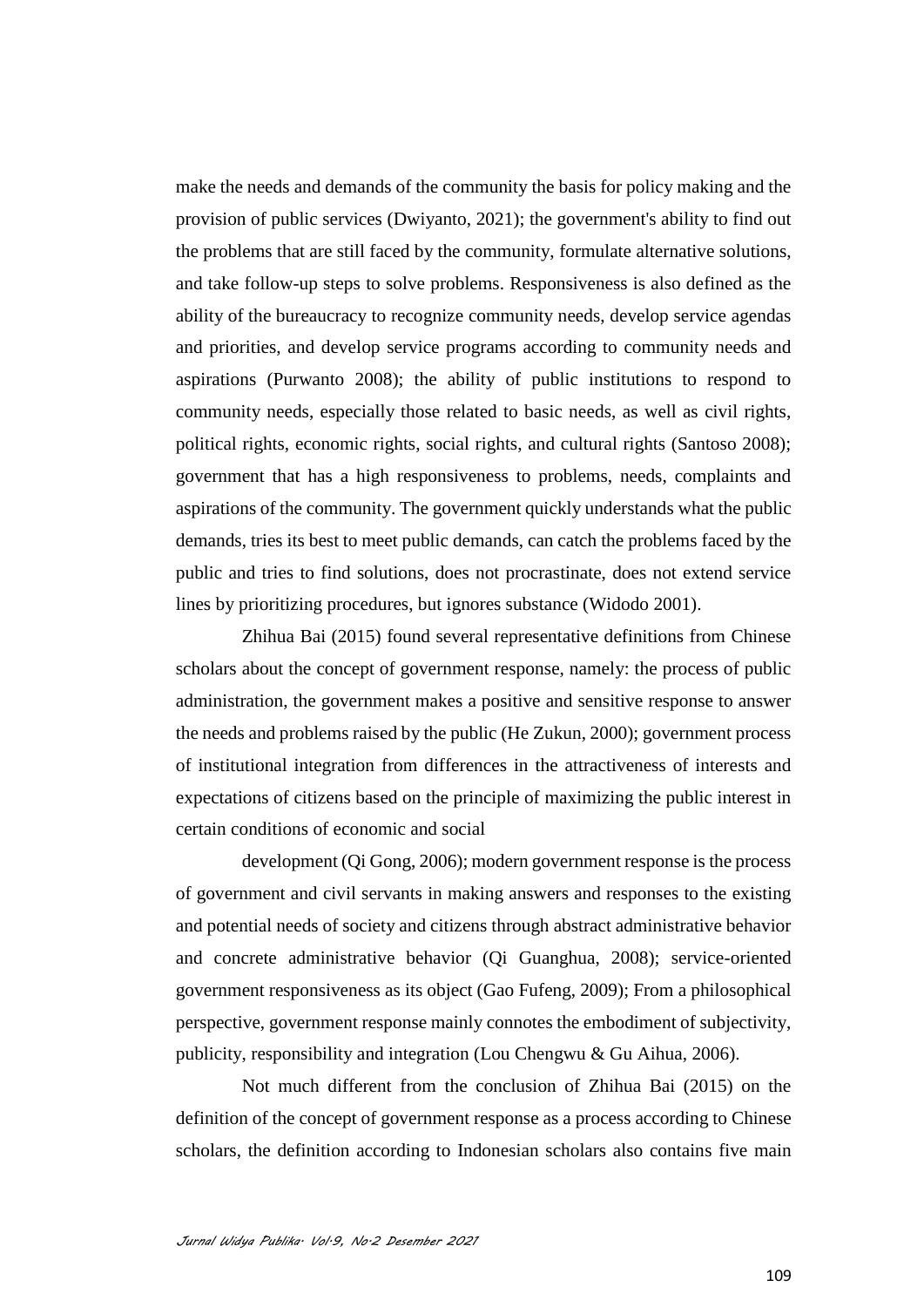aspects, namely: First, the subject of the response is a government organization, administrative organization or public administrator who has public power. Second, the object of response is the attraction of the interests of citizens and society. Third, the response attitude should be positive and active, not negative and passive. Fourth, the response pattern is reply and answer in various ways. Fifth, the purpose of the response is to meet public needs and realize the public interest.

There is no unique model and type of government response between research in China and practice in Indonesia. All of them follow the same theoretical perspective analysis in the study of public administration, namely: governance perspective, government-citizen interaction, government response attitude and government response manner and content perspective.

Two representative Chinese government response studies can be classified into governance perspective. Wang Wei (2005) classifies three models of government response, namely: First, the model of administrative oversight response. The Chinese government's response was shaped by the dimensions of the supervisory relationship between the government and citizens with a background in traditional public administration knowledge. The Indonesian government usually involves intellectuals, academics and practitioners to work in the realm of administrative oversight. Before responding to the public, the

government asks for opinions from experts to provide critical opinions as feedback for monitoring the implementation of public policies. Second, the market service response model. The Chinese government's response model was generated based on the background of new public managerial knowledge with dominant values called the management effect. This response model in Indonesia, before responding, the government usually invites feedback from associations related to the economy, market and industry who are members of the Chamber of Commerce and Industry and other non-governmental organizations who are professional in the field of economics and markets. Third, the democratic government response model. The Indonesian government usually applies this model by opening dialogue through stakeholder meetings.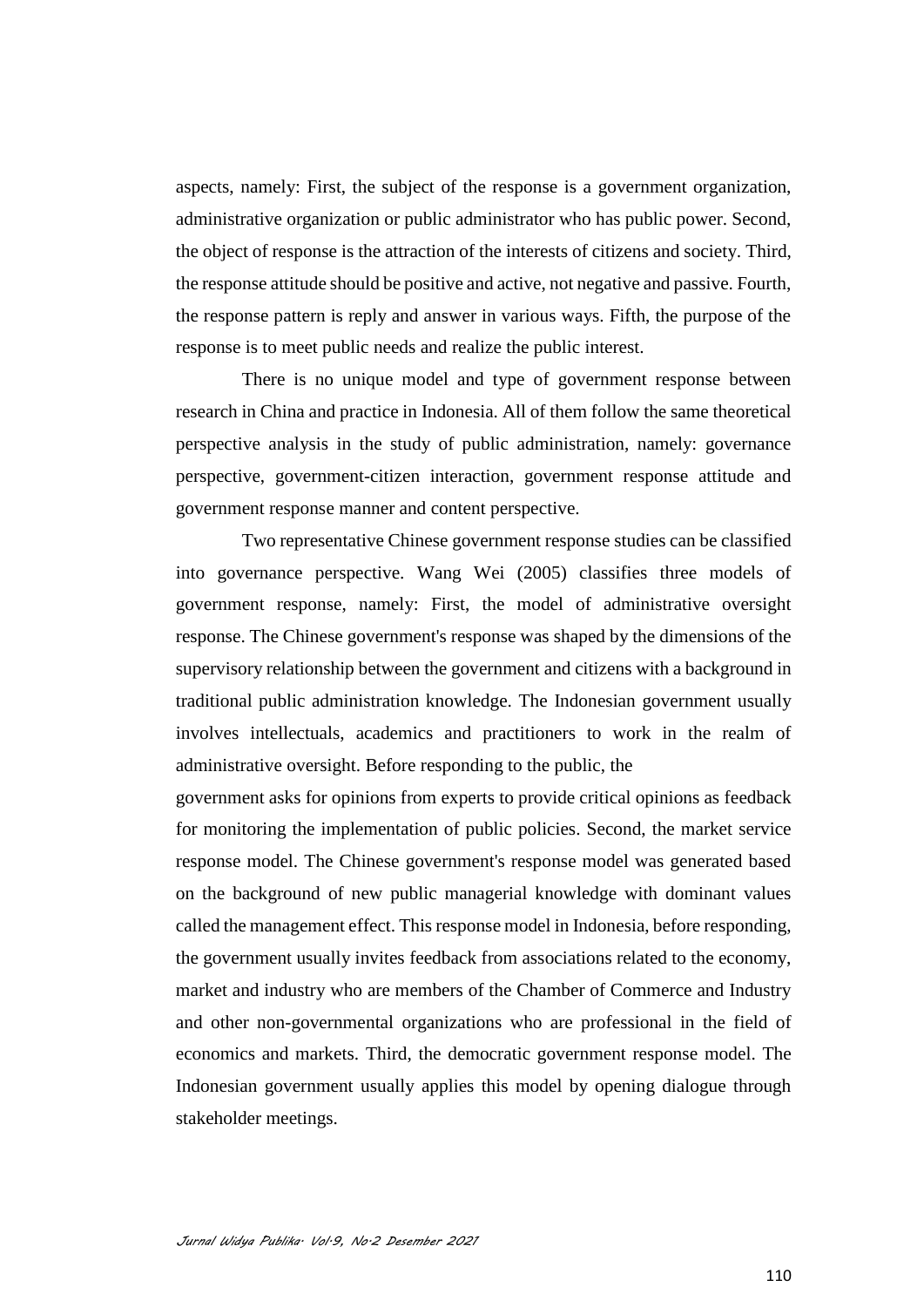In addition, You Hai Jiang's (2006) study uses a government assessment approach in analyzing the relationship between public interest and citizen interest and in standardizing the conversion of citizens' primary roles in the visual field of public administration. The results of the analysis show that the Chinese government uses three response models, namely, the authority response model, the management response model and the pseudo market response model. In the authority response model, the Indonesian government generally responds to the public by making decisions unilaterally. The management response model was demonstrated by the Indonesian government through bureaucratic reform. The government responds to the public by reforming the management of public service institutions. The government even formed the Ministry of Administrative Reform and Bureaucratic Reform. Meanwhile, the pseudo-market response model is not clearly practiced by the Indonesian government. Based on the referenced literature review and intuitive observations, the Indonesian government appears to be more progressive, more focused, and more inviting to participate by applying the response model in a governance perspective. Meanwhile, the Chinese government's response seems more varied.

Two representative Chinese government response studies can be classified into the government-citizen interaction perspective. Sun Fafeng (2010) show that the Chinese government uses three response models, namely the statementresponse model, the guidance-response model, and the rights protection-response model. Weng Shihong and Gu Limei (2012) show four Chinese government models, namely: First, the ostrich model, the internet public participates, the government does not provide any response. Second, the cuckoo model, the will of the people is first published, but the government responds passively. Third, the queen bee model, the government actively participates and some people participate. The four models of mandarin ducks, the government leads and between the government and the community are very interacting.

The Indonesian government usually uses the ostrich model, does not respond to public statements because the consideration of the issues presented is not strategic, not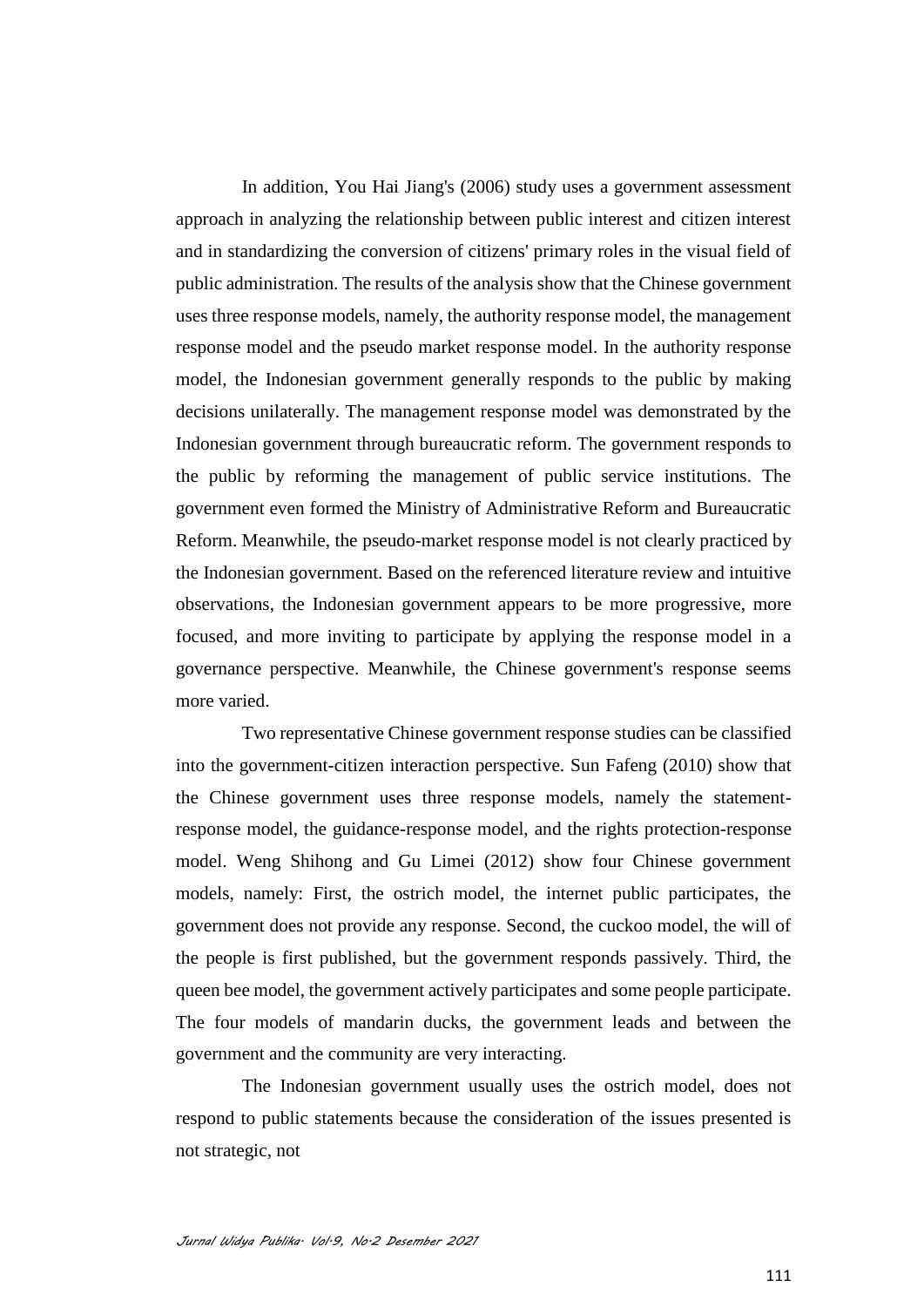substantive, or if the response will cloud the situation to become more unfavorable, even useless in the context of government and public internet interactions as well as interactions with other community members. The Indonesian government usually uses the cuckoo model in public conditions where the internet begins to publish statements directed at the government, but the government responds passively. Government spokespersons occasionally respond in the form of light statements that are apologetic, sounding rational self-defense and lack of emphasis so that the public understands, and can accept the government's position. If the public is not satisfied with the government's passive response, the government will use the queen bee model. Government spokesman will take an active position in the comments to reduce comments, so that only certain groups are willing to interact with government representatives through the internet or through other media. The Indonesian government will use the mandarin duck response model, if, and only if, the interaction will be conducive and beneficial. Government spokespersons will be at the forefront of comments, so that the internet public and the public participate more in interactions, so that interactions become more constructive, not attacking each other, not killing each other. The chronology of the Indonesian government's response can intuitively be said to be not only the embodiment of the statement-response model, but also the guidance-response model, and the rights protection-response model according to the classification of Sun Fafeng (2010). When the interaction increases to the queen bee model, the government is actually implementing the guidance-response model and when it increases again to the mandarin duck model, the government is actually implementing the rights protection-response model.

Two representative Chinese government response studies can be categorized in the perspective of government response attitudes. Wu Taisheng (2014) shows three government responses, namely typical responses, selective responses and timely responses. Liu Lirui (2009) refers to the typical current news on the internet, and according to the three standards of relevance between government policies and the will of the people, public feelings in government responses and government response initiatives, classifies the government's response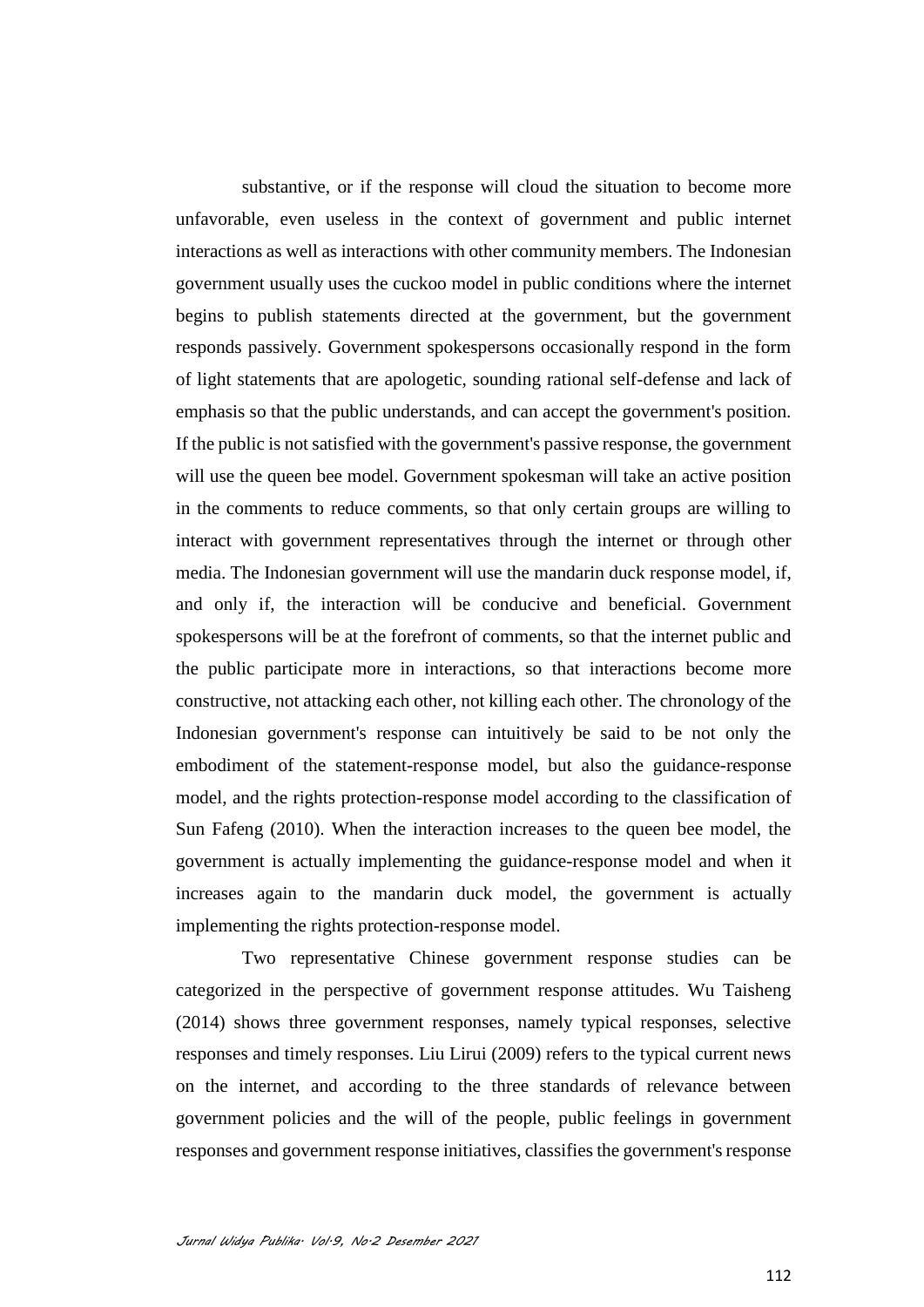to the internet's public popular will into three responses, namely: no response, passive response, and active response.

The Indonesian government's typical response model can be recognized by the vocal open warfare between presidential spokespersons and opposition critics. The typical

response model usually resembles two easily recognizable political tactics, namely the defensive response and the counterattack response. Presidential spokespersons generally typically respond to opposing camps with defensive rationalization tactics. Rationalization is generally done by revealing the successes and pro-people policies of the current government. The counterattack response model is generally carried out by presidential spokespersons in responding to opposing publics. Even the backlash often leads to the personal realm. Personal warfare between presidential spokespersons and opponents is often counterproductive and not substantive. Both camps use harsh tactics, both are sharp and stabbed to kill character and are far from polite, and report to each other by taking legal action to obtain justice. Legal threats made the feud more subjective, complicated, lengthy, involving more parties, and the camps became more daring, reckless and gained certain public support. There are rarely winners, rarely compromises. More often the feud slowly recedes and then stops on its own. The strongholds drain and eventually lose energy. Like a chicken incubating an egg, the egg does not hatch and eventually becomes rotten. It is not uncommon for feuds to sink into more strategic issues. Not infrequently strategic issues are deliberately raised to distract the public. The typical government response model often turns into a kind of political education platform. People are not only passively watching, but also actively judging.

The selective response model is usually carried out by the Indonesian government through presidential spokespersons and expert staff. Selection is generally done based on which side represents the public or the people. When responding to opposition intellectual opinions, the government usually chooses a distinctive attitude response through vocal and loud presidential spokespersons. When responding to the opinion of the House of Representatives as a legislative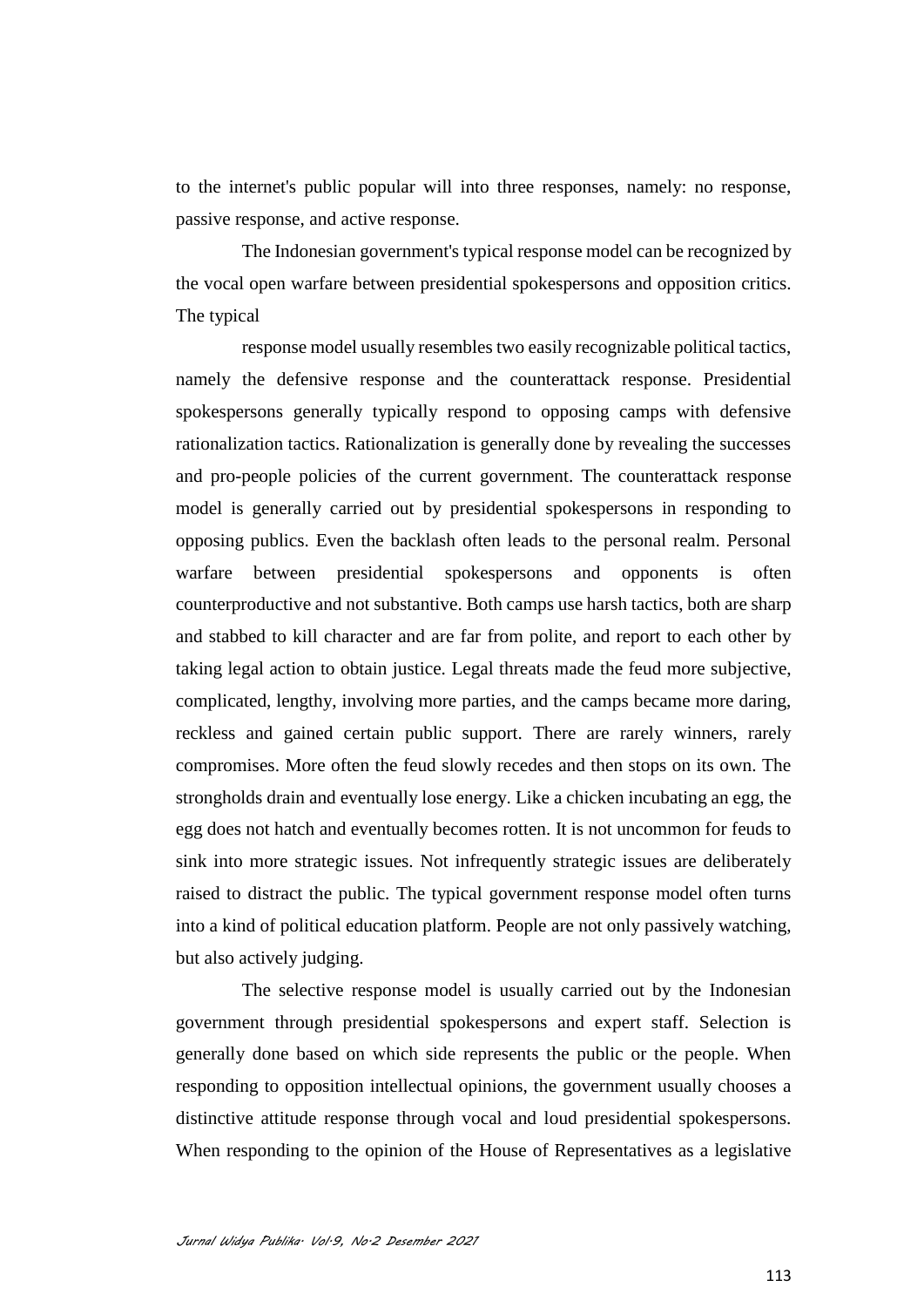body, in addition to responding by responding to summons, the government also takes the initiative to schedule a selective response in the form of dialogue hearings and consultation meetings. When dealing with student movements, the government's response is to invite student representatives for dialogue, and sometimes to intervene by involving university leaders. When responding to the opinion of professional non-governmental organizations, the government, through the presidential expert staff, responds by opening a dialogue room to build a relationship of mutualism. When facing demonstrations, the government uses a security approach response model and conducts consultation meetings with the House of Representatives. When responding to people

individually, usually President Joko Widodo likes to summon the person concerned to go to the presidential palace with government facilities.

The timeliness response model is usually carried out by the Indonesian government according to the right moment. The government is not in a hurry to respond to the public. Public opinion leaning towards the government is the right moment to make a response. On the other hand, public opinion that lacks or does not support the government is a moment that is not or is not right. The government also doesn't want to give too long a response to public opinion, if it doesn't want to be considered an outdated response. Usually, the government plays tug-of-war to create the right moment of response time, that is, the time that puts the government in the upper hand, the time when the government gets a fair amount of public support.

Three representative Chinese government response studies can be categorized in terms of the manner and content of the government's response. Qi Gong (2006) classifies the Chinese government's response into three, namely: First, the government's response after assessing the needs and trends of certain economic and social development. The object of the government's response is not the public individually or institutionally, but the socio- economic needs of the community. This response is commonly carried out by the Indonesian government by making policies according to the results of studies and empirical studies. The content of the response is practical, pro-active and strategic by making breakthrough policies. For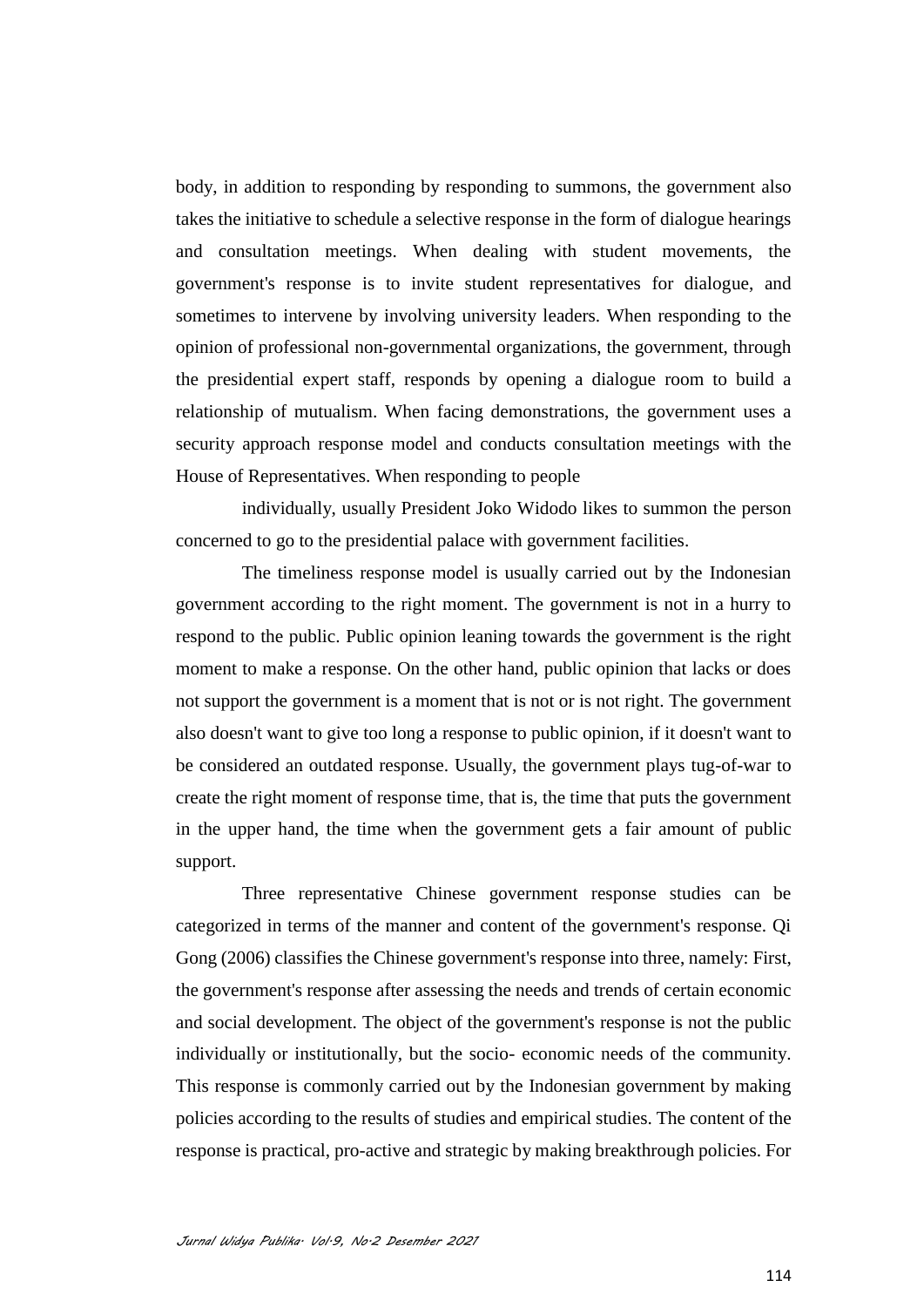example, making policies that support the resilience and development of Micro, Small and Medium Enterprises (MSMEs) when data shows that MSMEs make a significant contribution to the total value of national investment, and are proven to have resilience in situations of economic crisis, and require development with policies. that supports the democratization of MSMEs in the digital era. Second, internal response in the operating system of local government administration. This response is also commonly used by the Indonesian government. Provincial and district governments strengthen the service base that supports the effectiveness and efficiency of public services. The administrative operating system is improved and enhanced with a software application base. The application is implemented at the service level of government services that are easily accessible to the public. Third, the government's response to social and public appeals. In Indonesia, social appeals are usually carried out by charismatic figures who are respected, influential and become public references. For example, prominent religious leaders, national teachers, philosophers, respected non-government and non-opposition intellectual figures, community empowerment activists and highly militant environmental fighters, political party officials, former high-ranking state officials, and retired general fighters. Public appeals are usually carried out by people's representative institutions and non- governmental organizations. For example, political parties, professional associations such as the Indonesian Doctors Association and the Indonesian Advocates Association. Appeals are usually voiced without going through formal aspiration channels and in critical situations currently facing the nation, as well as bad precedents that the nation may face. Governments usually respond by paying attention, appreciate, respecting and cooperating.

Li Fang and Han Zhiming (2014) divided the government's response into three, namely discourse response, behavioral response, and institutional response. In Indonesia, the government usually provides discourse responses to respond to future issues that are public discourse. Behavioral responses are in the form of government concrete actions at public requests. Institutional response in the form of attitudes and actions of public institutions on public requests. Qi Guanghua (2008) classified the government's response based on the object of the response and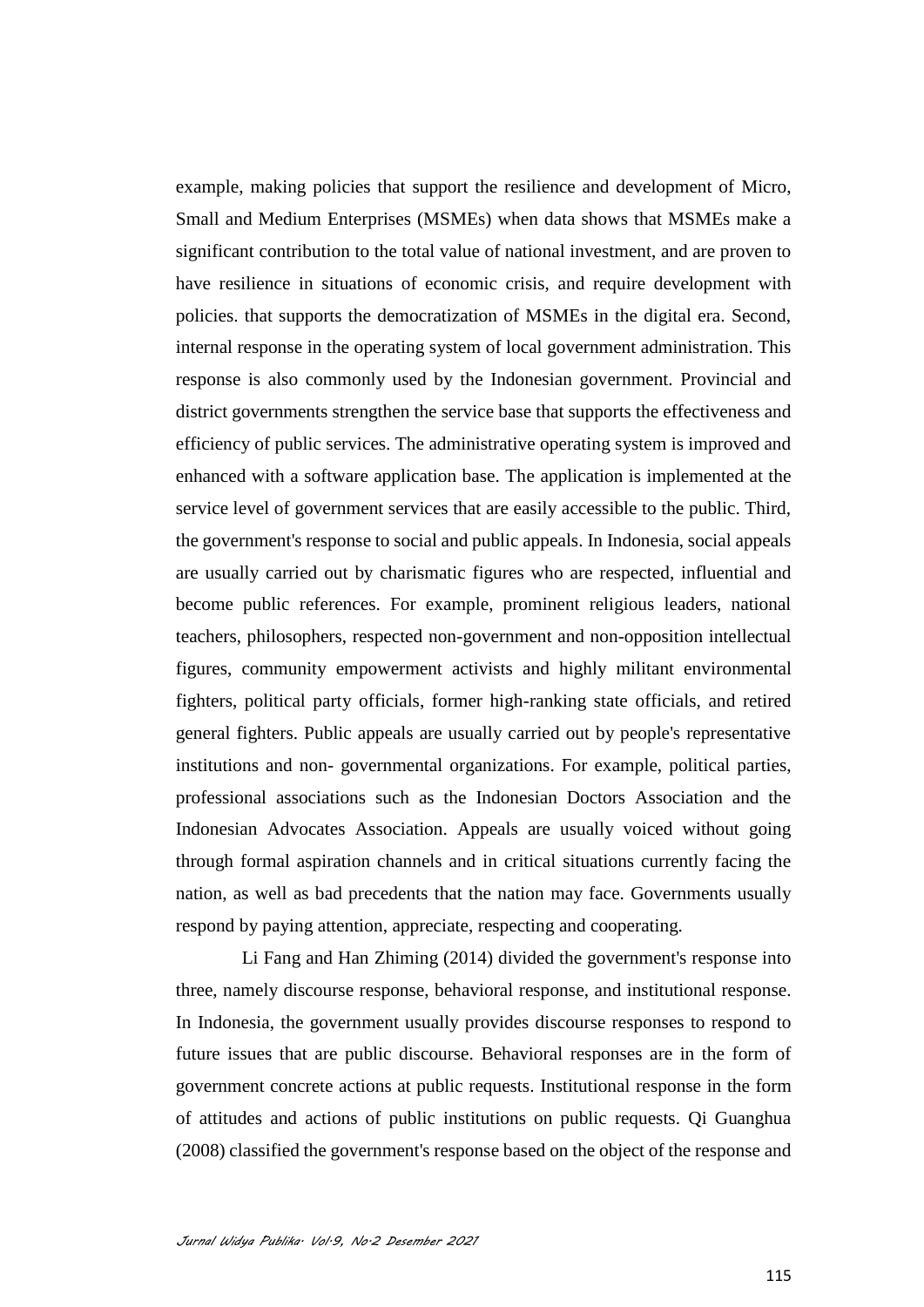the method of response into three, namely: law enforcement response, legislative response and prospective response. In Indonesia, it is customary for the government to take law enforcement responses to public demands and actions. Claims and actions carried out by violating law, order, peace, disturbing other public activities, damaging or causing potential damage to public facilities and infrastructure, leading public opinion with hoaxes, and other law-abiding actions. The legislative response will not be carried out by the Indonesian government. The legislature is institutionally or individually legislator, representing the people, not representing the government. However, sometimes politicians who sit in the legislative seats seem to respond individually on behalf of the legislature as an institution and on behalf of the government (executive). Legislators like this, of course, come from political parties that won the general election in coalition with supporting political parties or were involved in the process of winning the elected president. Prospective responses are common for the Indonesian government before the public voices their demands. Simply put, the government gives answers before questions arise. Prospective response is an authentic form of government sensitivity in meeting people's expectations. For example, there is a strong prediction that an economic crisis will occur, the government will immediately make a policy to increase the wages of workers to the regional minimum wage standard, namely a different minimum wage for each region according to a decent standard of living needs. Even though there was a long tug of war between the government, employers and trade unions in the policy- making process, even through demonstrations, finally the regional minimum wage standard policy was ratified and accepted.

Zhihua Bai (2015) identified four problems in the Chinese government's response, namely: First, the awareness of the government's response is weak and lacks initiative. Awareness of the Chinese government's response is often nonexistent. Weak response awareness is a manifestation of retarded thinking and low judgment about responses. The government is not sensitive to the progress of the times, and lacks the perspective of implementing new technologies into the policy process and political field. Some local governments still operate strictly following administrative rules. "Learning with leaders" and "superior instructions" are still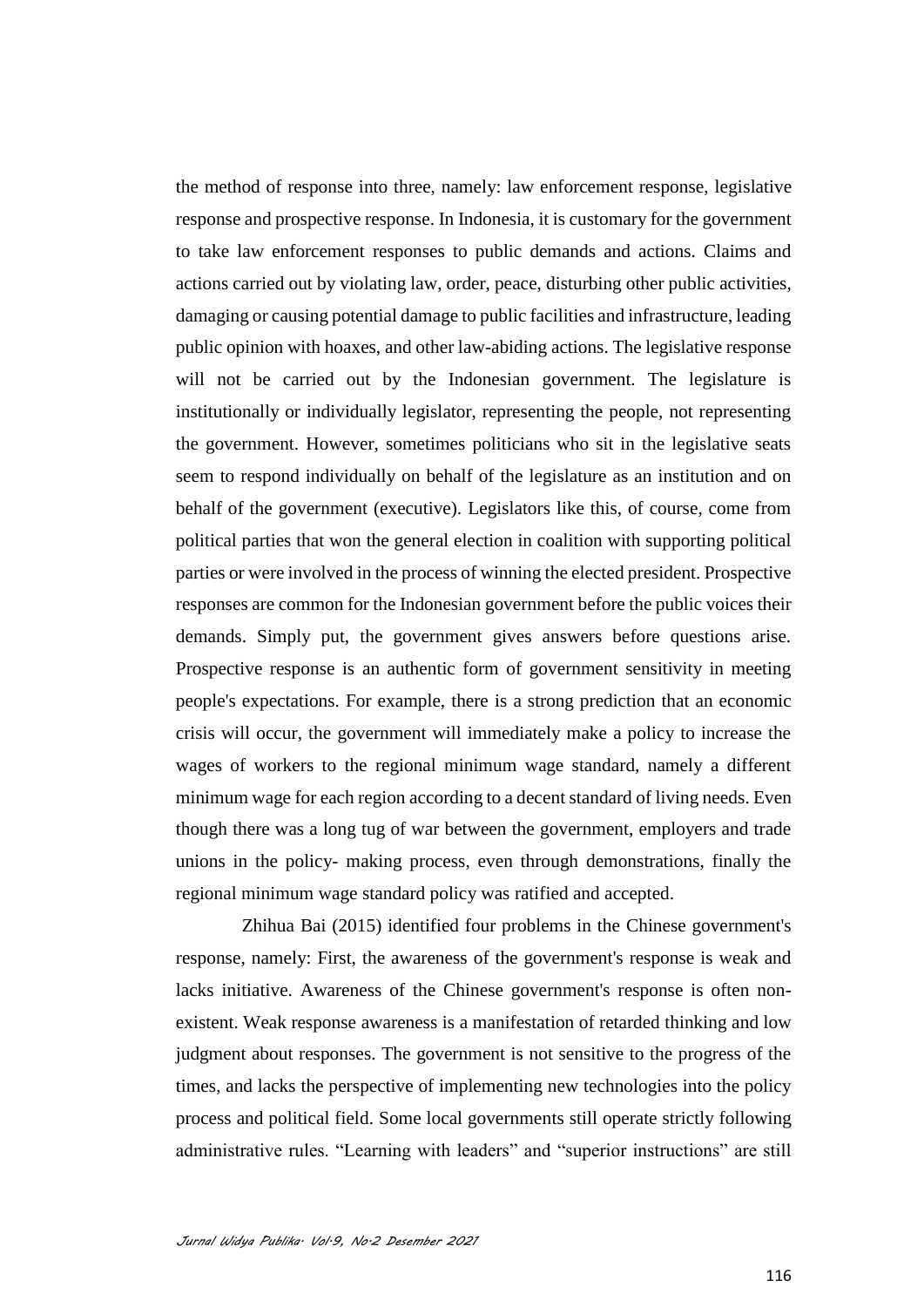the main motives for the government's response. The government's awareness and initiatives in responding to public appeals are still not optimistic. This condition is much different from Indonesia. Search results on the internet show that all state institutions have an online complaint system. For example, the results of research by Mahendra and Pribadi (2014) concluded that the implementation of egovernment-based public complaints services in the Information and Complaints Service Unit of Yogyakarta City had been running effectively and the main factor of effectiveness was the awareness of the government's response.

Second, the Chinese government does not have a complete response line. The traditional response mode lacks network, hierarchical, and communication characteristics. When the channel of information dissemination is relatively single, the government's response will be protected from the possibility of being directed and controlled by public opinion. This condition is empirically very different from what happened in Indonesia. The government, as a public institution, owns and creates quite a number of response channels. The government established independent institutions such as commissions and ad hoc institutions (adhocracy) as a response channel. Independent state institutions are derivative organs (derivatives) of the main state organs/institutions that carry out executive, legislative, and judicial functions. It is also possible that it is a derivative of the examination function of the Supreme Audit Agency, the House of Representatives, the Regional Representatives Council, and other major state institutions (Nurtjahjo, 2005). However, independent state institutions in Indonesia tend to be non-uniform. Some institutions fulfill the formal independence aspect in the concept of Independent Regulatory Agencies, but others still have incomplete regulatory aspects. De facto there is intervention, politicization and resistance from various parties to the presence and policies of independent state institutions in Indonesia (Ramadani, 2020).

Third, the government's response and response methods are not appropriate. The outbreak of mass unrest in China is directly related to the local government's ineffective response. In the process of occurrence of events, inadequate means of response, as well as inappropriate ways and methods of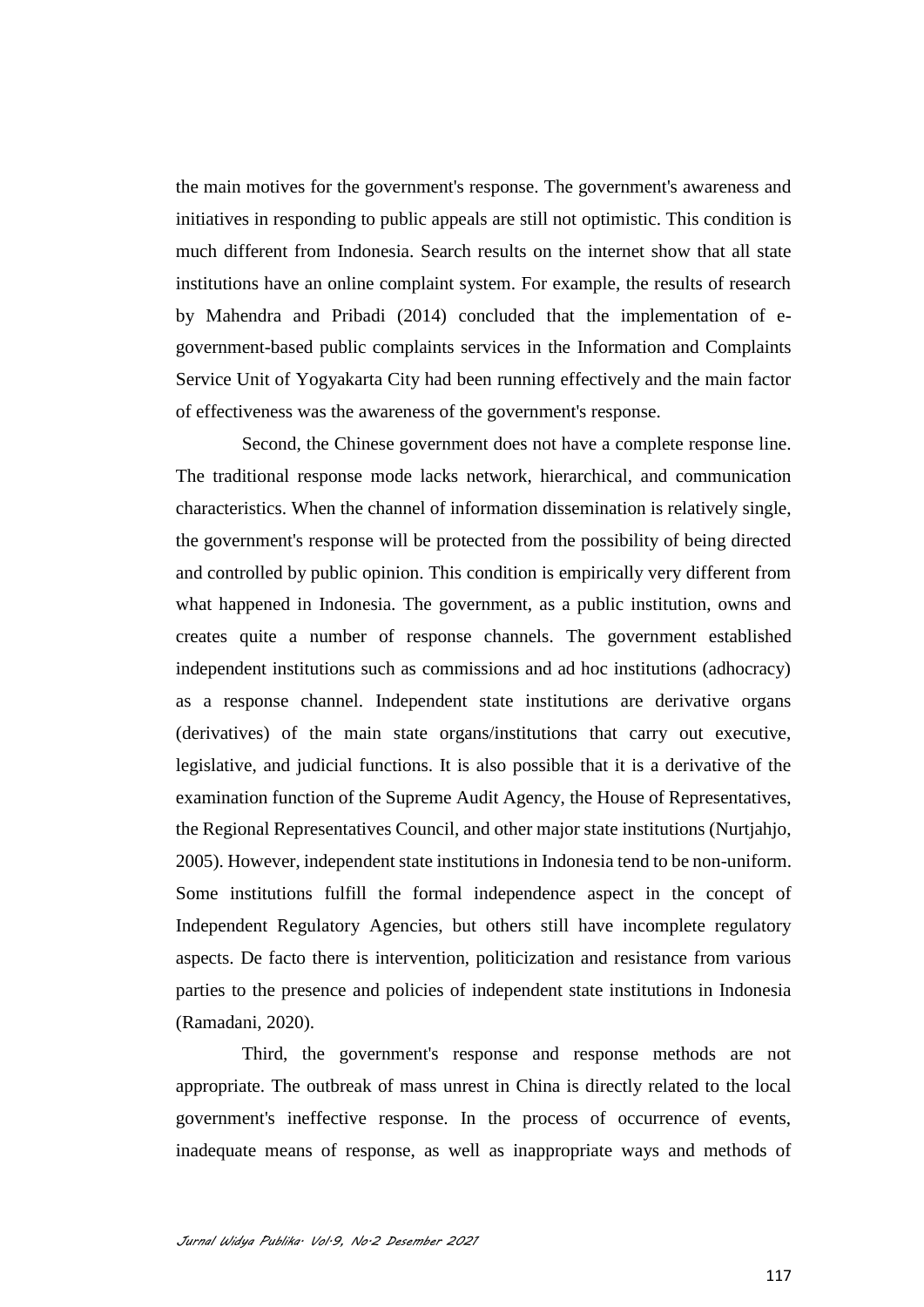response, are likely to lead to conflict or worsening events, as a result of which the situation becomes out of control. In addition, because the awareness of the responsibility to respond is still weak, the government's hasty and extreme attitude since the beginning of the mass disturbances has often been the driving force for mass riots. This condition is quite different from the conditions in Indonesia. The main potential for mass riots in Indonesia is demonstrations. The main perpetrators of mass demonstrations were factory workers and students. Demonstrations really become mass actions when all components, workers, students, and the people unite to take to the streets to voice their demands. The Indonesian people have various aspirations. The Indonesian people have a House of Representatives, workers have unions in every company, entrepreneurs, farmers, planters, fishermen and farmers, drivers, and others have associations. Associations work to channel aspirations, the government responds, dialogue takes place, decisions are made. Although decisions are more often or almost certainly deemed unsatisfactory, not meeting expectations, or unfair, the government's response is considered one-sided, and others object to it. However, the response and response methods of the Indonesian government at the center and in the regions can be said to be quite appropriate because it can reduce tensions and potential tensions, as well as prevent demonstrations, because various components of civil society are involved in policy making.

Fourth, inadequate citizen participation in the government's response. Residents are not enthusiastic in participating. Citizens do not know how to vote and what are the standards for electing representatives of the people's congress. The citizen's political participation system is not complete. There are three main approaches to citizens' political participation in public policy in China, namely public hearings, proposals submitted by representatives of the people's congress, and citizen petitions. However, all other

approaches are being explored. As long as there is no scientific and rational participatory approach, the lack of a participatory system hinders the government's response. This condition is far from conditions in Indonesia, which implements a multi-party political system and direct election model. Based on the political agenda, the Indonesian people can be calculated mathematically five times in five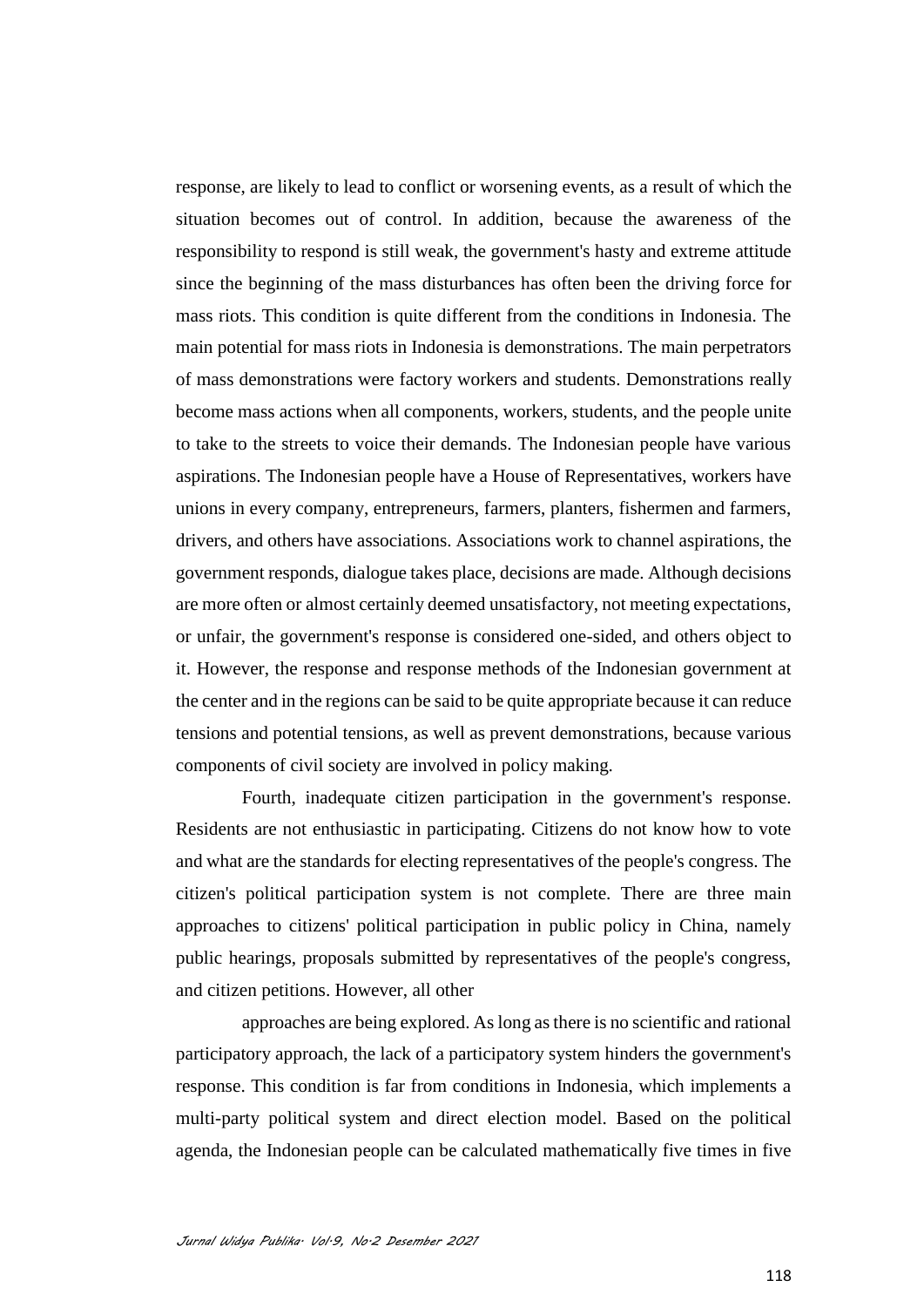years or once a year, are involved in executive elections, namely the direct election of presidential and vice presidential candidates, governor and deputy governor candidates, regent and deputy regent candidates, elections direct village head, and direct election of legislative candidates from political parties who will become people's representatives and sit on the bench of the People's Legislative Assembly. Each candidate is very interested in the people's vote as a determinant of electability. Each pro-active candidate invites citizen participation through campaign activities. The government established the General Election Commission as the organizing committee for the general election. The Commission also responded to the operation of money politics with regulations that could disqualify candidates. The government also initiated the establishment of citizen participation organizations. For example, the community establishes a disaster risk reduction forum. Scouting organizations are involved, youth organizations are involved, religious organizations are involved, and individual community members are also involved. The Indonesian government provides a large budget to support citizen participation, especially political participation in general elections. The Directorate of Politics and Communication (2018) officially shows data on community organizations and non-governmental organizations in Indonesia as many as 6,567. These data indicate that citizen participation is very adequate in the Indonesian government's response. Non-Governmental Organizations as partners must be prioritized in every policy making. Not the other way around, it becomes a scourge that must be removed by the government (Arianto, 2017).

In China, studies of government response as a value view government response as a kind of value property. The government's response is considered a logical starting point. Research mainly concentrates on the relationship between government response and government responsibility and government construction of respondents. The relationship between government response and government responsibility is one area of research that discusses government response from a values perspective. There is disagreement about whether responsibility can replace responsiveness. Government responsibility means the government's social response. However, it does not mean that the government's responsibility can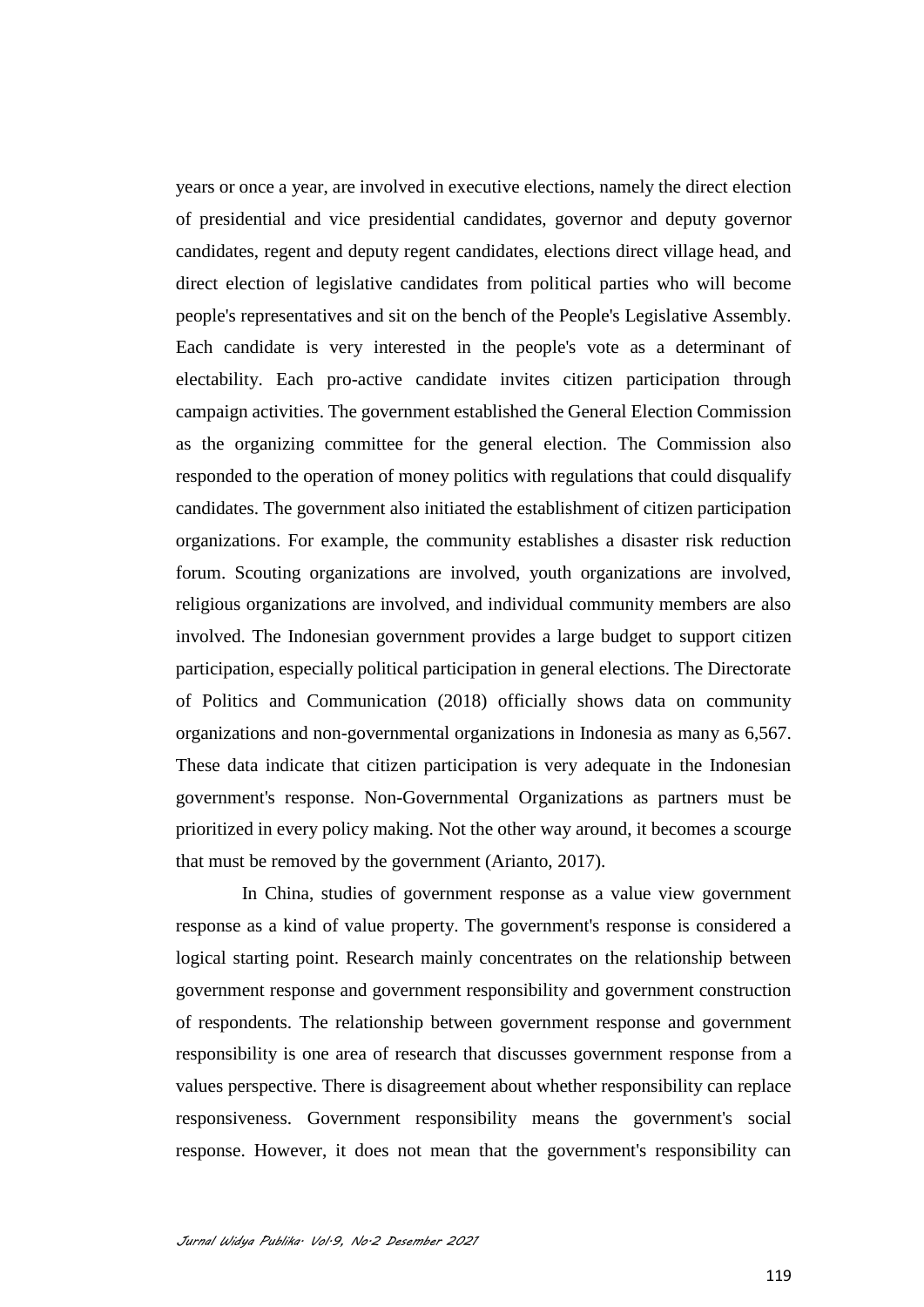replace its responsiveness (Zhihua Bai, 2015). There is an internal relationship between the three attributes of responsibility, responsiveness and government service. Responsibility is the government's motive, service is the government's target, while responsiveness is a transmission mechanism for the government to realize its target (Chen Guoquan & Li Yuanin, 2008).

The government needs to hold public power to solve social problems, and eliminate the subjectivity of the operation of public power. Responsiveness needs to be replaced with responsibility, because response is not what is demanded, but responsibility is what the government should do (Liu Zhaoxin, 2012). There is no mistake in responsiveness, because responsiveness and responsibility are both manifestations of high government responsibility. Replacing responsiveness with responsibility contradicts the fact that responsiveness and responsibility are mutually based. In the process of public administration, it is not only necessary to pay attention to responsiveness, but also to emphasize responsibility. Government responsiveness and government responsibility are government values, and they should not be the same. Responding to the public is the responsibility of the government, while the responsibility is attached to the government (Zhihua Bai, 2015). The dispute becomes a logical introduction to arrive at the study of respondent government or responsive government as the construction of a new government model, with the government's response as a logical starting point.

There are three definitions of the respondent's government concept, namely: a kind of government model; its value is to safeguard the public interest and respond to public needs, and; citizen participation and cooperation in government is its main feature (Zhihua Bai, 2015). Respondent government is a kind of government and a mode of government in which public governance is the idea and responsibility for solving public problems and social problems, embodying people orientation, service orientation, cooperation in government, responsiveness in time and government according to laws, which have a stable, reliable and sustainable development response and response mechanism, and have the necessary responsiveness to respond effectively to society (Lu Kunjian, 2008).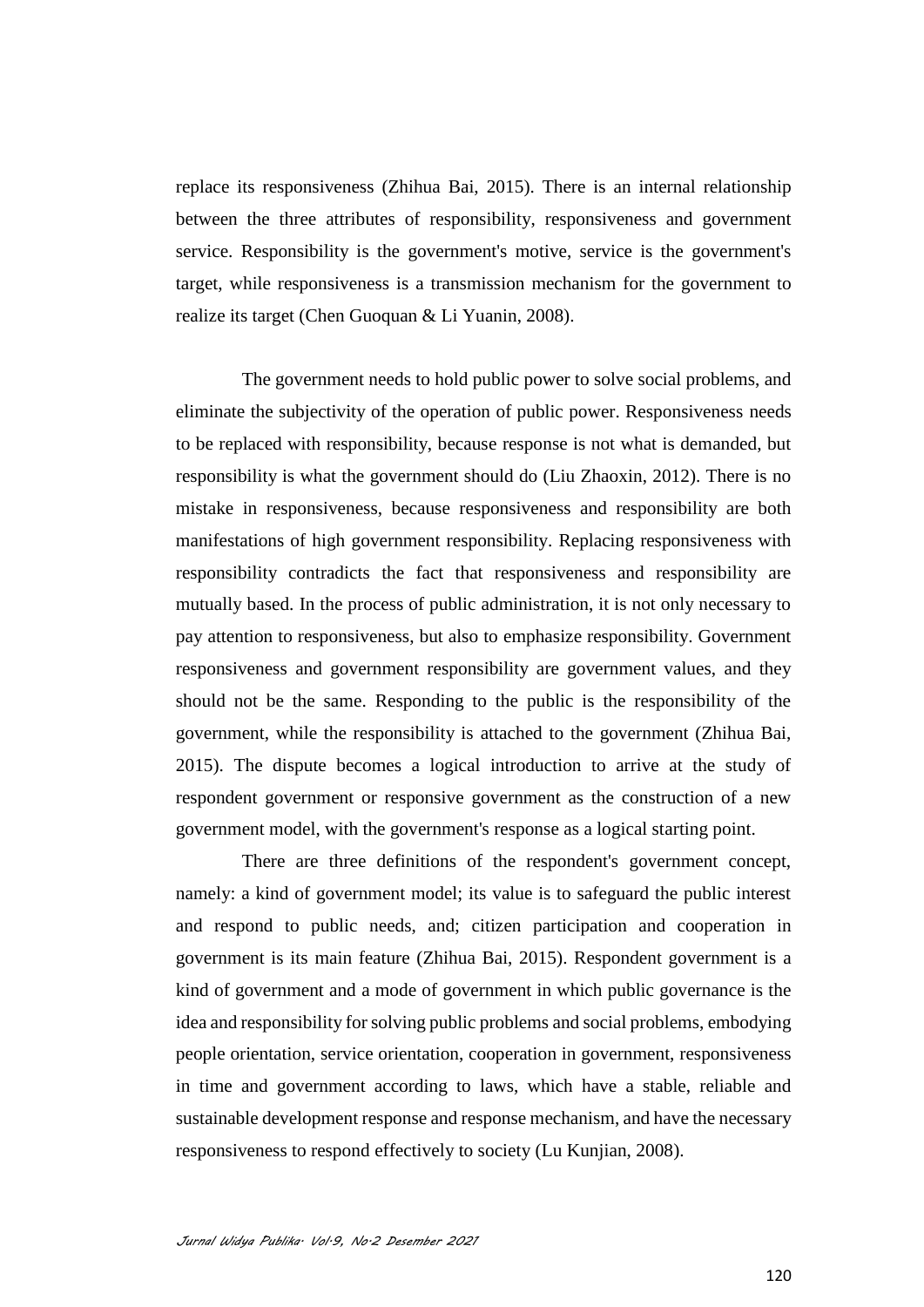The respondent's government is built on the basis of positive government administration and the participation of citizens and social intermediary organizations in administration. The government listens to public interest calls from the public through

various channels and makes a positive response through institutional offerings and certain administrative behaviors. This aims to achieve a negotiated balance between the state order mechanism and the market order mechanism, as well as to realize the goals of the community's social interests. The government instills the seeds of self-improvement into the governance process (Zhihua Bai, 2015).

The characteristics of the respondent government mainly contain five aspects, namely: First, there are many subjects in government. Government is no longer a unique subject in dealing with public affairs. The government in terms of the dimensions of rights is no longer top-down, but parallel, multidimensional and interactive. Second, the respondent government is positive, not passive and negative. Third, the respondent government emphasizes government participation. Fourth, the response of the respondent government is a kind of response based on the vision of the field of globalization. Fifth, the respondent government realizes the game in two aspects of government processes and government outcomes. Some government subjects are under the restrictions of legal and rational gaming rules and balance negotiations on a fair and orderly gaming platform (Zhihua Bai, 2015).

The respondent government's construction process is also a process to increase the government's response capacity. Zhihua Bai (2015) suggests that there are four suggestions in the construction process of the respondent's government. First, strengthening institutional construction and the establishment of an administrative disclosure system, a democratic decision-making system, and a system of administrative responsibility. Second, improve response modes and response carriers by building e-government, facilitating government information disclosure and realizing the modernization of social management facilities. Third, it is necessary to develop civil society. The emergence of social intermediary organizations helped repair the double blow, namely market failure and government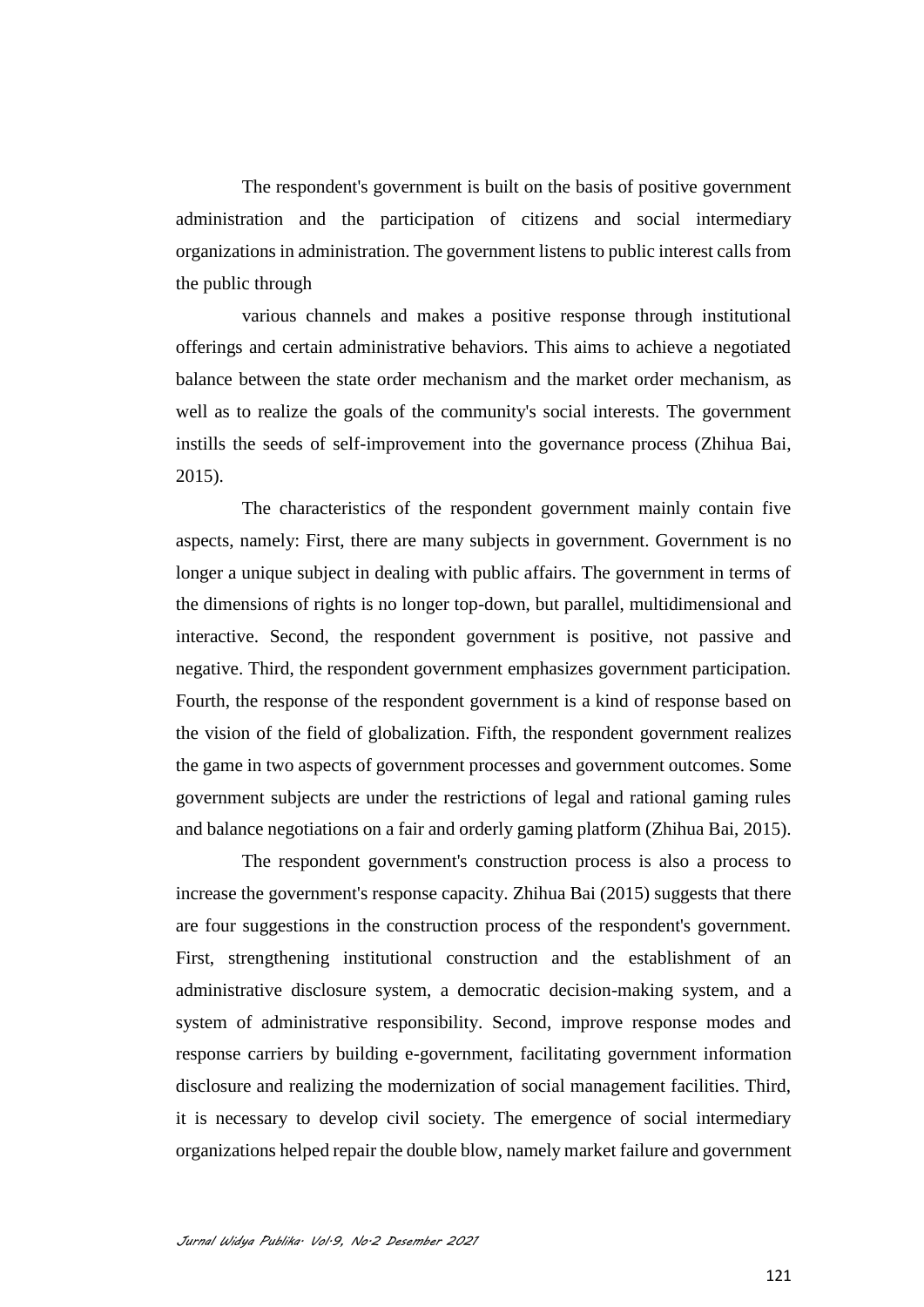failure. Intermediary organizations can improve the efficiency of public affairs management, as well as the supply capacity of public services. As far as government is concerned, government power is an internal factor, community power is an external factor and social power is an external condition that is indispensable for building a responsive government. As far as society is concerned, community power is an internal factor, while government power is an external factor and social power is a determining condition for building the respondent's government. Fourth, innovate on the response mode. If participation is strengthened, responses can be made better. The construction of respondent government can be carried

out in three modes, namely a democratic decision-making and response mode based on a public agenda; policy network mode based on the interaction between interests and resources, and; response mode based on citizen participation as a right

## **IV. CONCLUSION**

The research perspective in China already includes government response as a process and as a value. Meanwhile, in Indonesia, there is still more research on government response as a process. Indonesian scholars seem to be more detailed, more practical, and program agenda-oriented in developing a definition of the concept of government response by describing the nature of sensitivity in the government's response. There is no unique model and type of government response between research in China and practice in Indonesia. All of them follow the analysis of the same theoretical perspectives in the study of public administration, namely: the perspective of governance, the interaction of government and citizens, the attitude of the government's response and the perspective of the manner and content of the government's response. Studies in China, in all perspectives, seem very concept-rich, while in Indonesia they are practically more chronological, more careful and flexible, and full of consideration in response practice. Indonesian researchers can refer to Chinese research literature to create a map of the government's response as a process and as a value.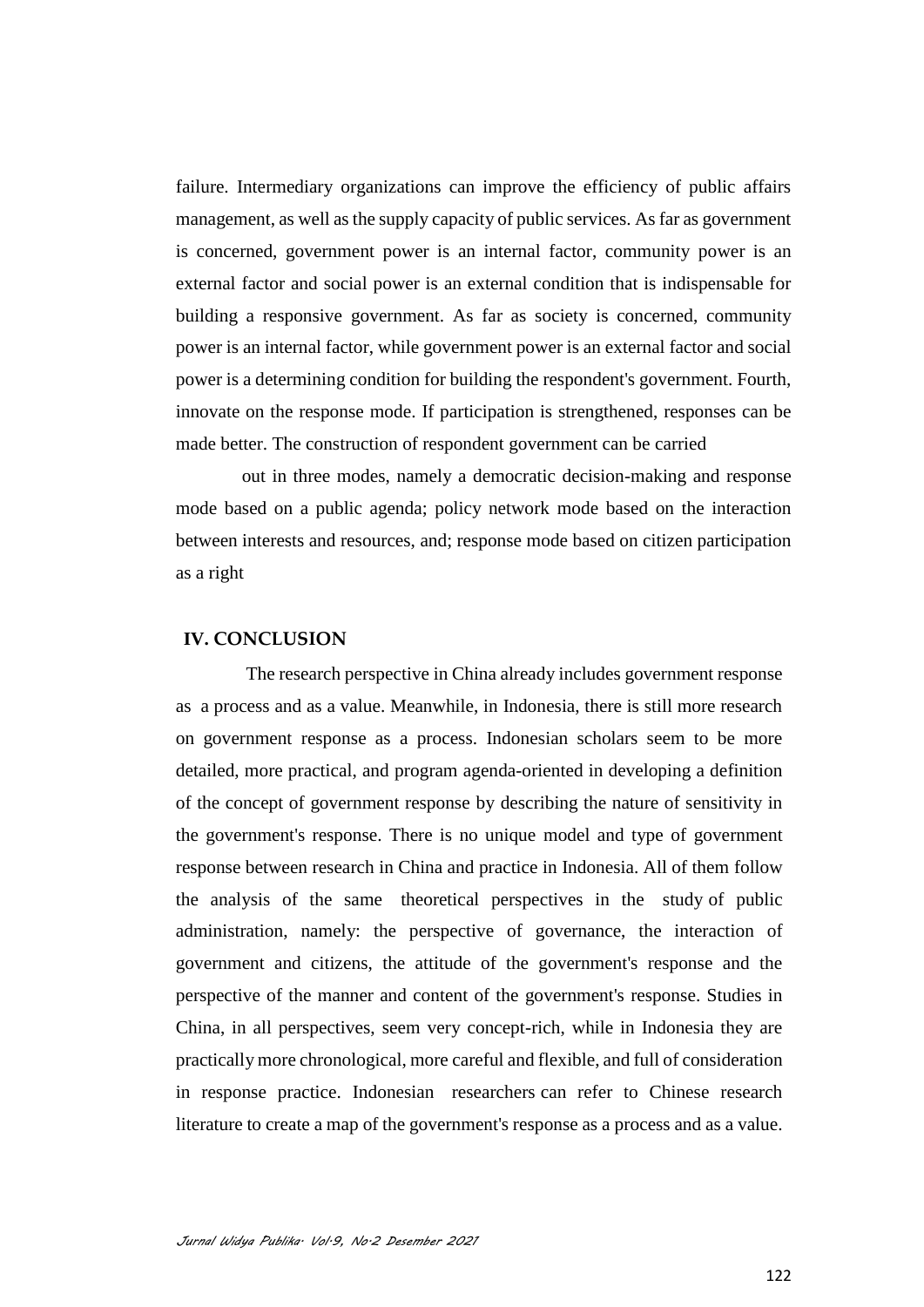Chinese researchers can also take experience from government response practices as a process that occurs in Indonesia.

Qualitative approaches and case studies are still dominant in public administration research. Further research is suggested to develop a theoretical framework for respondent government through a quantitative approach. Further research in the field of government response is suggested to develop a measuring instrument based on theory to tap latent variables and conduct testing with confirmatory factor analysis. An exploratory factor analysis study is also needed to find the model and type of government response. A qualitative approach is very important to assist advanced researchers in developing measuring tools. Testing the significance of the relationship between variables in the studyof public administration studies and other social sciences is expected to provide a logical starting point for the construction of the respondent's government.

### **REFERENCES**

Arianto, J. (2017). NGO atau LSM sebagai sarana membangun budaya politik Indonesia. *Jurnal PPKn & Hukum*, *12*(2), 1-15.

Chen, G. O., & [Li,](https://caod.oriprobe.com/articles/found.htm?key_author=Li%2BYuanlin) Y. N. (2008). Defining government responsibility – From the perspectiveof responsibility relation. *Comparative Economic and Social Systems*. (3), 69.

Denhardt, J. V., & Denhardt, R. B. (2015). *The new public service: serving, not steering*, 3rd ed. London: Routledge.

- Direktorat Politik dan Komunikasi (2018). Data Ormas dan LSM di Indonesia http://ditpolkom.bappenas.go.id uploads › 2018/12 diakses 27 September 2021.
- Dwiyanto, A. (2021). *Mewujudkan good governance melalui pelayanan publik*. Indonesia,Yogyakarta: Gadjah Mada University Press.
- Gao, F. F. (2009). Response analysis of government in service-oriented governmentconstruction. *Journal of North China Electric Power University*, (6), 81-84, 98.

He, Z. K. (2000). The focus on government response. *Chinese Public Administration*, (7), 7-8.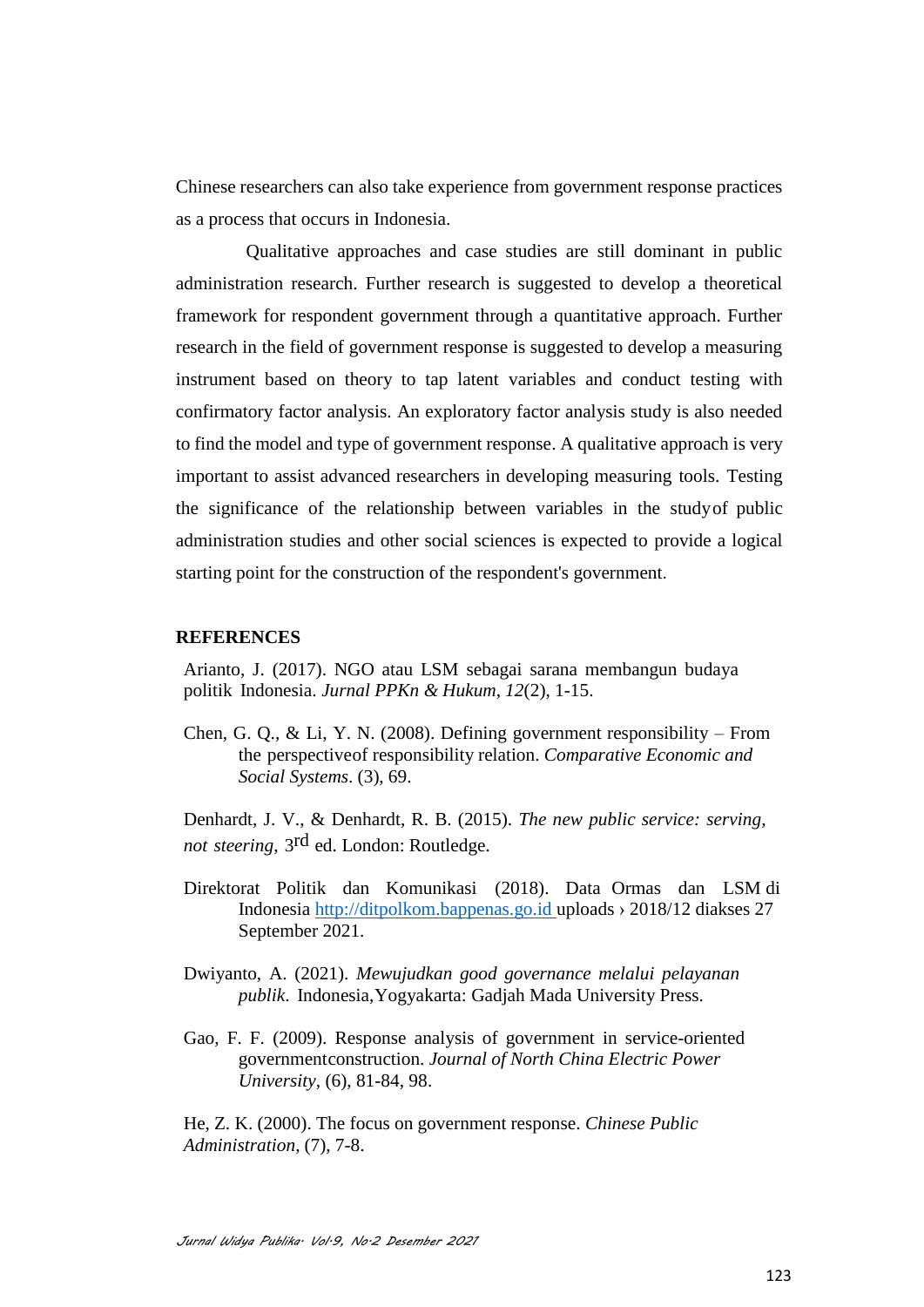- Li, F., & Han, Z. M. (2014). The intensity and its analysis of the government's response-in theperspective of the internet public incidents. *Journal of Northeast Normal University*, (1), 1-8.
- Liu, L. R. (2009). Growth of public network views, political connotations and government response in China. *Journal of Guangdong Institute of Public Administration*, (5), 22-26.
- Liu, Z. X, (2012). Interest and risk: Public policy analysis towards the risky society. *[Chinese](https://caod.oriprobe.com/journals/caod_6321/Chinese_Public_Administration.htm) Public [Administration](https://caod.oriprobe.com/journals/caod_6321/Chinese_Public_Administration.htm)*, (8), 115-119.

Lou, C. W., & Gu, A. H. (2006). The philosophical interpretation of administrative response. *Chinese Public Administration*, (9), 97-100.

- [Lu, K. J](https://caod.oriprobe.com/articles/found.htm?key_author=Lu%2BKunjian) (2008). Constructing a respondent government with a view of duty, efficiency and service. *Academic Research,* (5), 55-60.
- Mahendra, G. K., & Pribadi, U. (2014). Efektivitas pelaksanaan pelayanan pengaduan masyarakat berbasis e-government. *Journal of Governance and Public Policy*, *1*(1), 53- 75. doi: <https://doi.org/10.18196/jgpp.v1i1.2093>
- Nurtjahjo, H. (2005). Lembaga, badan, dan komisi negara independen (state auxiliary agencies) di Indonesia: Tinjauan hukum tata negara. *Jurnal Hukum dan Pembangunan*, (3), 275-267.
- Osborne, D., & Gaebler, T. (1993). *Reinventing government* (*How the entrepreneurial spirit is transforming the public sector*). NY: Plume Book.
- Purwanto, E. A. (2008). Keluhan sebagai bentuk partisipasi. *Jurnal Kebijakan dan Administrasi Publik*. *12*(1), 21-40. doi: <https://doi.org/10.22146/jkap.8391>
- Qi, G. (2006). Social transformation, social governance, and social response mechanism chain. *Journal of Southwest China Normal University*, (11), 109-114.
- Qi, G. H. (2008). Competence model of civil servants based on government response. *ChinesePublic Administration*, (5), 115-118.
- Ramadani, R. (2020). Lembaga negara independen di Indonesia dalam perspektif konsepIndependent Regulatory Agencies. *Jurnal Hukum IUS QUIA IUSTUM*, *27*(1), 169-192.

Rosenau, J. N. (1995). Governance in the Twenty-first Century. *Global*